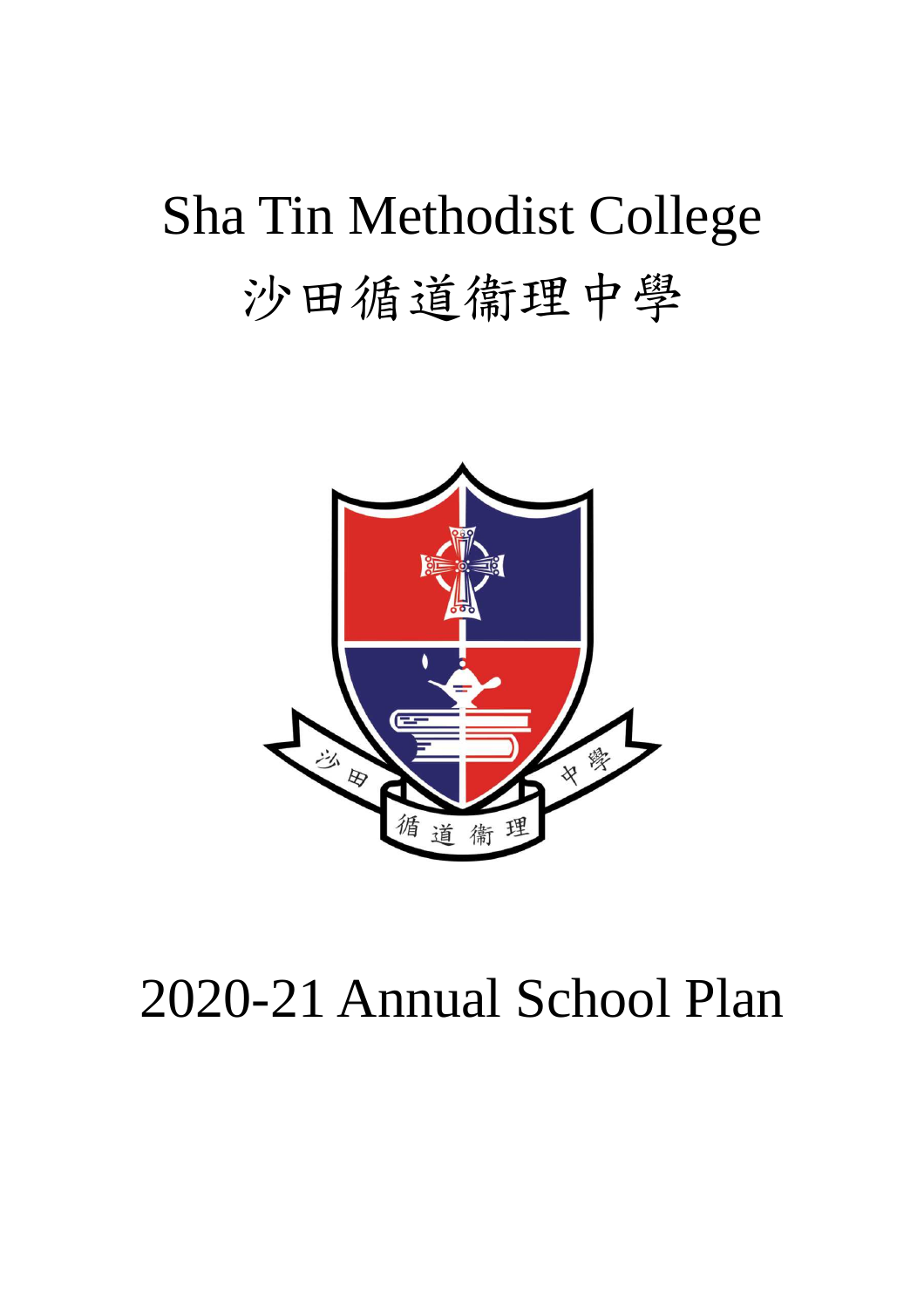#### **Sha Tin Methodist College**

#### **2020-2021 ASP Annual School Plan**

#### **1. Theme**

**To Create, Share & Explore Together; To Persevere, Be Grateful & Grow Together**

#### **2.Major Concerns**

- **i.To strengthen students' self and peer learning ability**
- **ii.To facilitate experiential learning with flexible application of knowledge and creativity**
- **iii.To cultivate the spirit of grit, thankfulness and the attitude of embracing challenges with optimism**

### **3. Details**

### **Concern 1**:**To strengthen students' ability of self-learning and peer learning**

| <b>Objectives</b>                                          | <b>Strategies &amp; Action Plans</b>                                                                                                                                                                                                                                                                                                                                                                                                                                                   | In-charge                                           | Success criteria                                                                                                                                                                                                                                                                                               |
|------------------------------------------------------------|----------------------------------------------------------------------------------------------------------------------------------------------------------------------------------------------------------------------------------------------------------------------------------------------------------------------------------------------------------------------------------------------------------------------------------------------------------------------------------------|-----------------------------------------------------|----------------------------------------------------------------------------------------------------------------------------------------------------------------------------------------------------------------------------------------------------------------------------------------------------------------|
| 1.1 To strengthen<br>students'<br>self-learning<br>ability | To foster students' attitude to 'first establish their<br>goals appropriately, then implement them actively,<br>review them regularly and improve them<br>gradually' through the following means:<br>a. Form teacher lessons, cyclic assemblies,<br>morning assemblies<br>'Self-Regulated Learning' lessons on Fridays to<br>b.<br>create space for students to learn solitude, to<br>reflect on themselves, to seek and explore the<br>essence of learning and their life directions. | <b>ADC</b><br>Form Teachers<br><b>Affairs</b><br>AG | 70% of teachers and students<br>a <sub>1</sub><br>would concur that self-regulated<br>lessons could fulfill its purposes<br>70% of students and teachers<br>$h_{\cdot}$<br>would agree form teacher lessons,<br>cyclic assemblies and morning<br>assemblies could reinforce<br>students' self-learning ability |
|                                                            | 2. To enhance students' self-learning ability, subject<br>panels will:<br>a. teach and nurture students the habit and<br>different methods of adopting various methods<br>and apps of notetaking (e.g. graphic organizers,<br>mind maps, One Note, Evernote and<br>Google-keep etc.)<br>b. review the arrangements of instruction and                                                                                                                                                  | <b>ADC</b><br><b>SDC</b><br><b>Subject Panels</b>   | 70% of students support the idea<br>a.<br>that note-taking methods could<br>facilitate their learning<br>Each subject panel would integrate<br>b.<br>components of research skills into<br>their curriculum, with similar %<br>compared with last year's. Also,<br>70% of teachers would believe that          |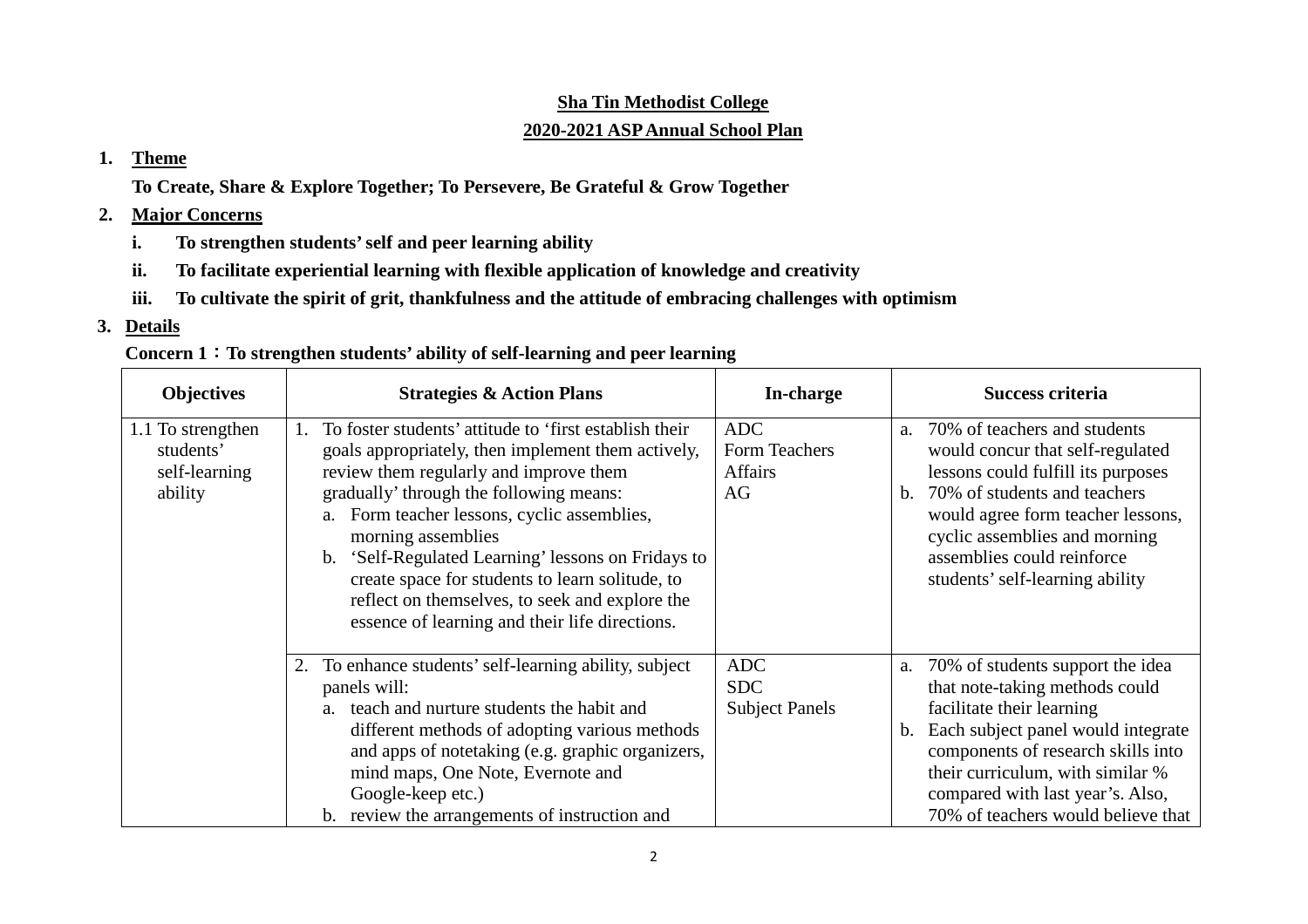| assignments to elevate students' research skills:<br>internet searching (googling)<br>comprehending, summarizing and<br>analyzing data using their logical thinking                                                                                                                                                                                                                                                                                                                                                                                                                                                                                                                                                                                                                                                                                                                                                                                               |                                                   | this could stretch students'<br>research ability                                                                                                                                                                                                                                                                                                 |
|-------------------------------------------------------------------------------------------------------------------------------------------------------------------------------------------------------------------------------------------------------------------------------------------------------------------------------------------------------------------------------------------------------------------------------------------------------------------------------------------------------------------------------------------------------------------------------------------------------------------------------------------------------------------------------------------------------------------------------------------------------------------------------------------------------------------------------------------------------------------------------------------------------------------------------------------------------------------|---------------------------------------------------|--------------------------------------------------------------------------------------------------------------------------------------------------------------------------------------------------------------------------------------------------------------------------------------------------------------------------------------------------|
| 3. To motivate students to prepare before lessons,<br>subject panels will:<br>a. stimulate their learning curiosity through<br>setting up expectations and encouraging<br>inquiries in class<br>b. implement the scheme of awards and prizes as<br>a measure of motivation                                                                                                                                                                                                                                                                                                                                                                                                                                                                                                                                                                                                                                                                                        | <b>ADC</b><br><b>SDC</b><br><b>Subject Panels</b> | a. 70% of teachers would concur that<br>students could mostly take the<br>initiative to learn<br>b. 70% of students would recognize<br>the learning benefits of the<br>note-taking methods                                                                                                                                                       |
| 4. To optimize the arrangements of assignments and<br>activities to raise the initiative of students, subject<br>panels will:<br>adjust the quality and quantity of all types of<br>a.<br>assignments in each form:<br>preparation work: boost their interest in<br>learning<br>class work: solve challenging problems<br>homework: consolidate their learning<br>foundation<br>adopt different formats of assessments (e.g.<br>$\mathbf{b}$ .<br>portfolio, observation, experiments, projects,<br>assimilation, interview, performance, report,<br>concept maps etc.) and modify the scale and<br>number of each form's assessment<br>$\triangleright$ junior form: no more than two quizzes and<br>one dictation a day<br>$\triangleright$ senior form: no more than two quizzes or<br>dictations a day<br>diversify the choices of topics, formats,<br>$c_{\cdot}$<br>methods of project learning to cater for<br>individual interests and strengths and thus | ADC<br><b>SDC</b><br><b>Subject Panels</b>        | a. 70% of students would be satisfied<br>with the arrangements of all types<br>of assignments of each subject<br>b. 70% of students would be satisfied<br>with the assessment arrangements<br>of each subject<br>c. 70% of students would believe that<br>project learning could enhance<br>their learning ownership and<br>interest in learning |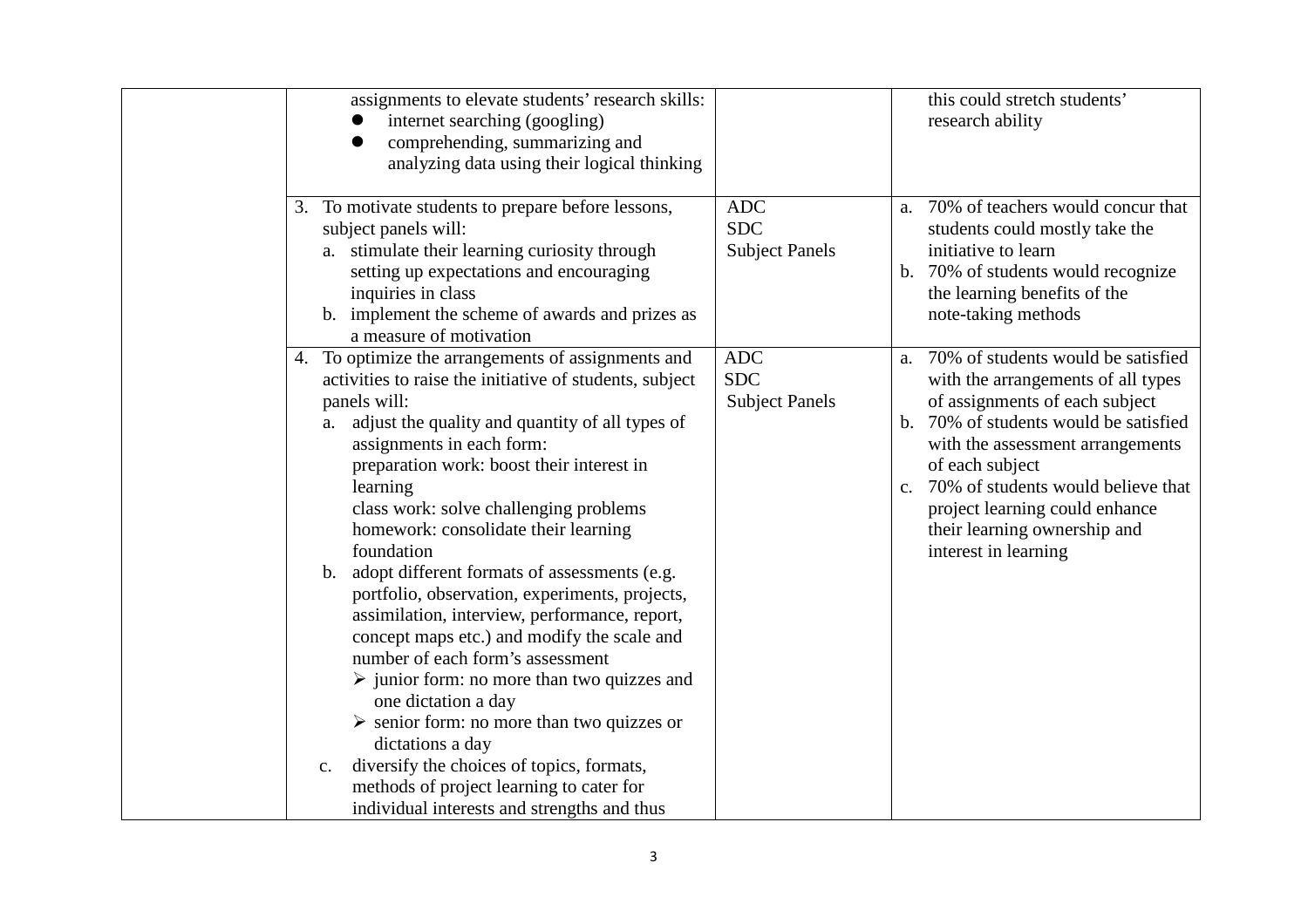|                                                 | increase students' sense of ownership of<br>learning.                                                                                                                                                                                                                                                                                                                                                                                                                                                                                                                                                                                                               |                                                                                                                           |                                                                                                                                                                                                                                                                                                                                                                                                                                                                                                                                                              |
|-------------------------------------------------|---------------------------------------------------------------------------------------------------------------------------------------------------------------------------------------------------------------------------------------------------------------------------------------------------------------------------------------------------------------------------------------------------------------------------------------------------------------------------------------------------------------------------------------------------------------------------------------------------------------------------------------------------------------------|---------------------------------------------------------------------------------------------------------------------------|--------------------------------------------------------------------------------------------------------------------------------------------------------------------------------------------------------------------------------------------------------------------------------------------------------------------------------------------------------------------------------------------------------------------------------------------------------------------------------------------------------------------------------------------------------------|
|                                                 | 5. To enrich teachers' and students' understanding of<br>self-learning strategies and application of BYOD<br>through corresponding staff development activities<br>and sharing in the subject panels' meetings and<br>Form Teachers' meetings                                                                                                                                                                                                                                                                                                                                                                                                                       | <b>ADC</b><br><b>SDC</b><br>Form teachers<br><b>Affairs</b><br><b>DC</b><br><b>Reading Group</b><br><b>Subject Panels</b> | 70% of teachers and students<br>a.<br>would reflect that their<br>understanding of self-learning<br>strategies and application of<br><b>BYOD</b> could improve                                                                                                                                                                                                                                                                                                                                                                                               |
| 1.2 To strengthen<br>students' peer<br>learning | To optimize teaching to develop students'<br>confidence and sense of satisfaction in<br>collaborative learning, subject panels will:<br>a. conduct group learning at least once in each<br>topic, either intra-group or inter-group<br>b. employ various teaching tools such as little<br>blackboards, e-learning software/apps (e.g.<br>PowerLesson, Padlets, Moodles, Forum,<br>Google Doc) at least once in a term to let<br>students learn collaboratively<br>c. give students chances to display their<br>co-learning products in different platforms:<br>morning assemblies, cyclic assemblies and<br>subject/KLA based project learning<br>exhibitions/shows | <b>ADC</b><br><b>Subject Panels</b><br>I.T<br>AG<br><b>SDC</b>                                                            | Inter- and intra-group learning<br>a.<br>activities would be similar in each<br>form. 70% of teachers would feel<br>satisfied with students'<br>performance in group learning<br>The frequency of using<br>$\mathbf{b}$ .<br>multi-teaching tools would be<br>similar in each form<br>70% of teachers and students<br>$\mathbf{c}$ .<br>would agree that the display and<br>sharing of the learning outcome in<br>various platforms would enhance<br>their peer learning capacity,<br>increase their confidence,<br>satisfaction and sense of<br>achievement |
|                                                 | To carry out the 'Bring your own devices'<br>2.<br>(BYOD) in F.1 and F.2<br>a. each subject panel gradually engages in<br>e-learning activities, especially Form 1 students                                                                                                                                                                                                                                                                                                                                                                                                                                                                                         | <b>ADC</b><br><b>Subject Panels</b><br>I.T.                                                                               | a. In F.1 and F.2, iPad learning<br>activities would be conducted in at<br>least 50% of the lessons                                                                                                                                                                                                                                                                                                                                                                                                                                                          |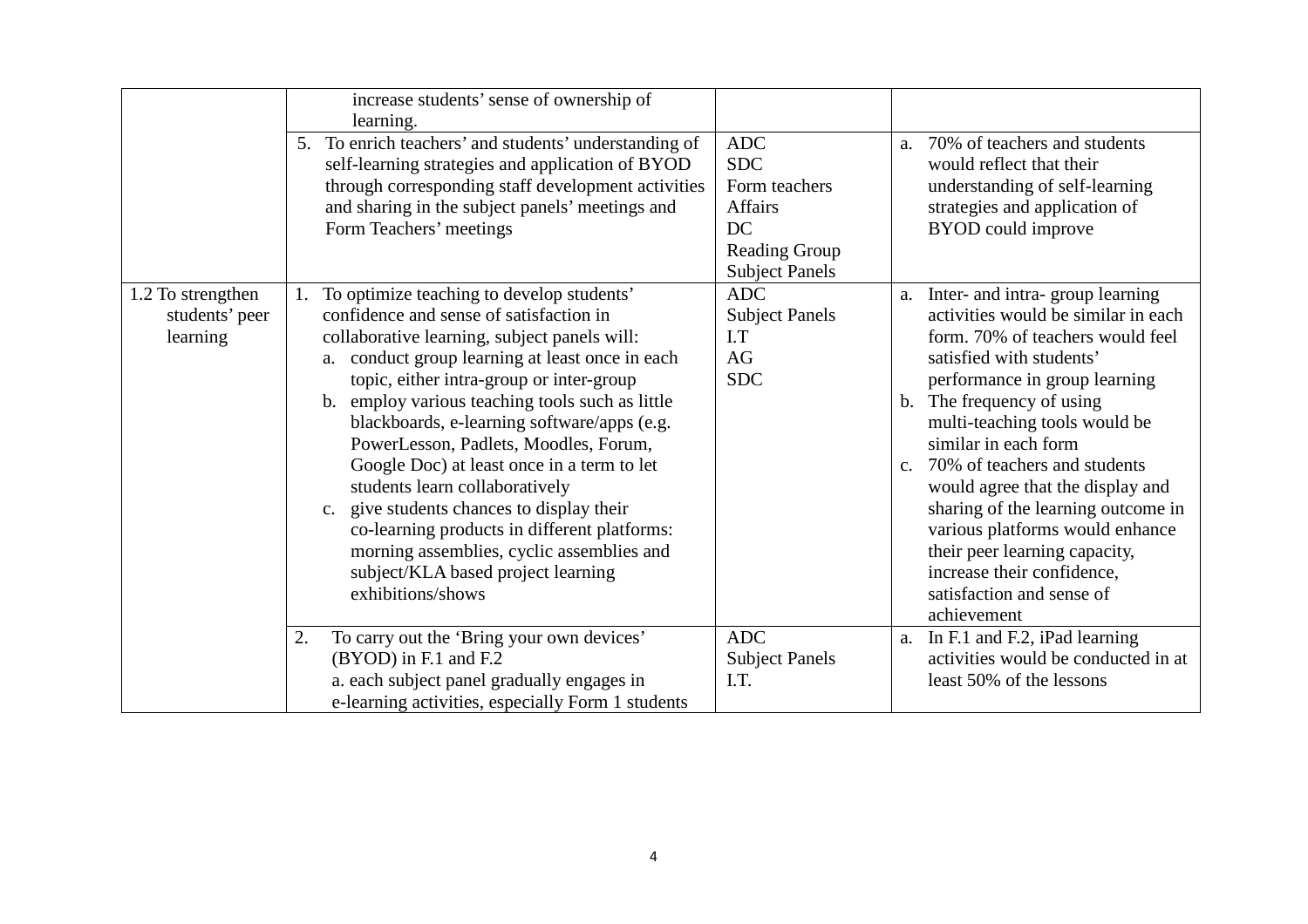|     | <b>Objectives</b>                                                                                                           | <b>Strategies</b>                                                                                                                                                                                                                                                                                                                                                                                                                                                                                                                                                                                                                                                                                                                                                                                                                             | In-charge                                                                                          | <b>Success Criteria</b>                                                                                                                                                                                                                                                                                                                                                                       |
|-----|-----------------------------------------------------------------------------------------------------------------------------|-----------------------------------------------------------------------------------------------------------------------------------------------------------------------------------------------------------------------------------------------------------------------------------------------------------------------------------------------------------------------------------------------------------------------------------------------------------------------------------------------------------------------------------------------------------------------------------------------------------------------------------------------------------------------------------------------------------------------------------------------------------------------------------------------------------------------------------------------|----------------------------------------------------------------------------------------------------|-----------------------------------------------------------------------------------------------------------------------------------------------------------------------------------------------------------------------------------------------------------------------------------------------------------------------------------------------------------------------------------------------|
| 2.1 | To facilitate<br>experiential<br>learning with<br>flexible<br>application of<br>knowledge<br>and problem-<br>solving skills | Subject panels integrate the idea of experiential<br>learning into their curriculum and hold activities to let<br>students learn by doing, apply what they learn, deepen<br>the learning concepts and increase problem-solving<br>skills and creativity. Examples:<br>Scientific experiments (e.g. Science subjects,<br>a.<br>Technology, Engineering and Mathematics)<br>b. Community exploration (e.g. Chinese, English,<br>Humanities)<br>c. Service exploration (e.g. RME, LS)<br>d. Business and careers exploration (e.g. BAFS,<br>Economics, CC)<br>e. Authentic language exposure (e.g. English,<br>Putonghua)<br>Nature excursion, field trips (e.g. Geography,<br>f.<br>Physics, Biology, Science)<br>Aesthetic experience (e.g. Music, VA, ECA<br>g.<br>Committee)<br>h. Physical Education experience (e.g. PE, ECA<br>Committee) | <b>ADC</b><br>ExpL Group<br><b>ECA</b><br>KLAs/<br>Committees/<br>Subject Panels/<br>Groups/ Clubs | Each subject conduct at least 1<br>a.<br>experiential activity in each Form<br>b. 70% of students would agree with<br>the functions of experiential<br>learning activities                                                                                                                                                                                                                    |
|     |                                                                                                                             | 2. To formulate, synthesize and coordinate all school<br>activities to strengthen the cooperation among<br>different units<br>a. The Experiential Learning Group (ExpL Gp) plans<br>and carries out<br>$\div$ F.1 Service Experiential learning in the<br>Post-exam days<br>$\div$ F.2 Fridays' after-school experiential learning<br>$\div$ F.3 cross-border excursions overseas so as to<br>widen students' horizon and<br>$\diamond$ to oversee all overseas trips at school                                                                                                                                                                                                                                                                                                                                                               |                                                                                                    | a. 70% of teachers and students<br>would agree that experiential<br>learning activities could widen<br>students' horizons and facilitate<br>the application of knowledge and<br>problem-solving skills<br>b. The number of local and overseas<br>excursions would be similar with<br>last year's. 70% of teachers would<br>be satisfied with the arrangements<br>of the experiential learning |

**Concern 2**: **To facilitate experiential learning with flexible application of knowledge and creativity**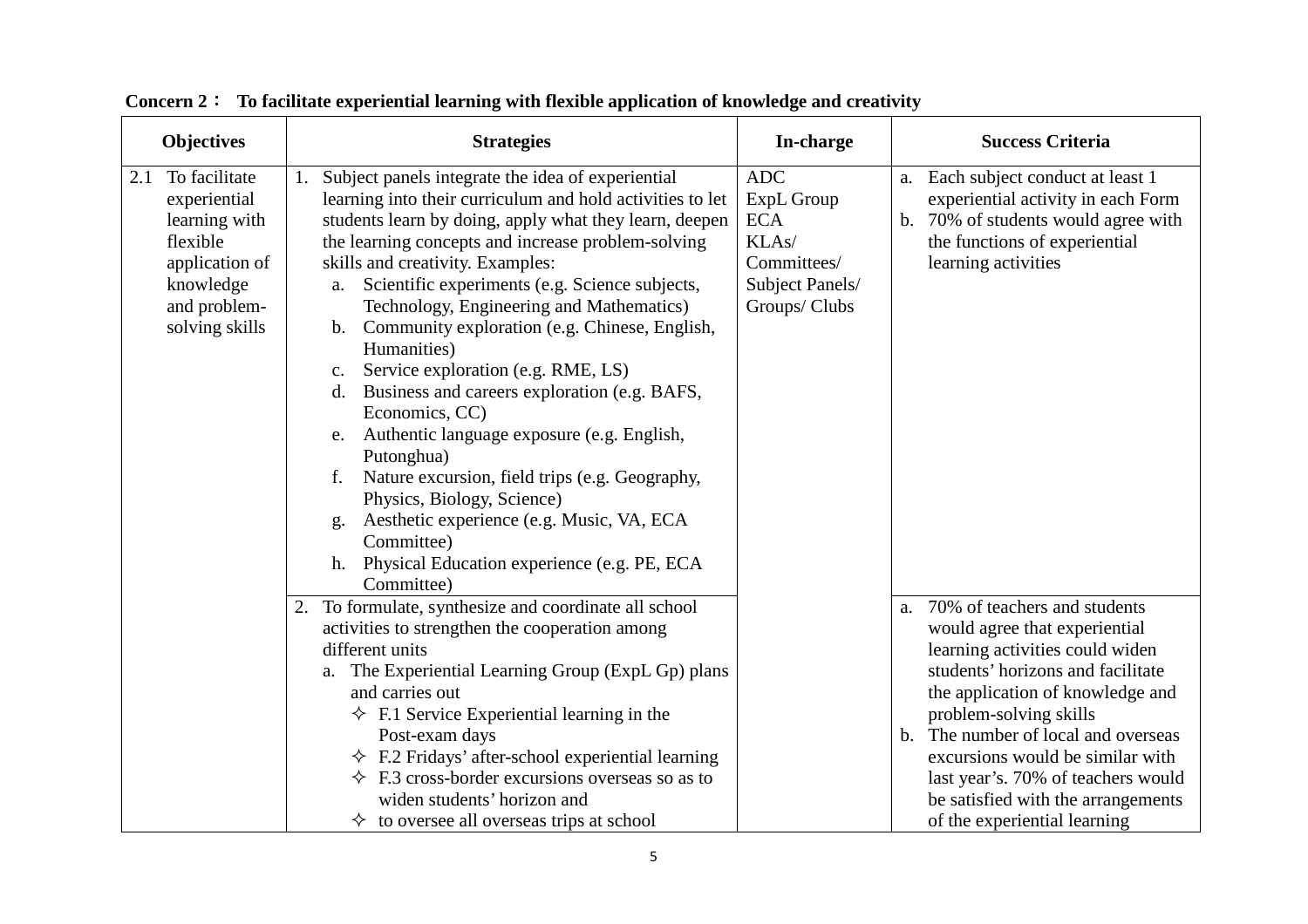| b. The ECAC optimizes the large-scale whole-school<br>level activities through better arrangements of<br>venues and targeted audience | activities<br>70% of teachers would feel<br>satisfied about the coordination of<br>the time, venue, targeted audience<br>and arrangement of large scale<br>activities |
|---------------------------------------------------------------------------------------------------------------------------------------|-----------------------------------------------------------------------------------------------------------------------------------------------------------------------|
|---------------------------------------------------------------------------------------------------------------------------------------|-----------------------------------------------------------------------------------------------------------------------------------------------------------------------|

#### **Concern 3: To cultivate the spirit of grit, thankfulness and the attitude of embracing challenges with optimism**

| <b>Objectives</b>                                                                                                                                                                   | <b>Strategies</b>                                                                                                                                                                                                                                                                                                                                                                                                                                                                                                                                                                                                                                                                                                                                                                                                                                                                                                                                                                                                                                                                        | In-charge                       | <b>Success Criteria</b>                                                                                                                                                                                                                                                                                                                                                               |
|-------------------------------------------------------------------------------------------------------------------------------------------------------------------------------------|------------------------------------------------------------------------------------------------------------------------------------------------------------------------------------------------------------------------------------------------------------------------------------------------------------------------------------------------------------------------------------------------------------------------------------------------------------------------------------------------------------------------------------------------------------------------------------------------------------------------------------------------------------------------------------------------------------------------------------------------------------------------------------------------------------------------------------------------------------------------------------------------------------------------------------------------------------------------------------------------------------------------------------------------------------------------------------------|---------------------------------|---------------------------------------------------------------------------------------------------------------------------------------------------------------------------------------------------------------------------------------------------------------------------------------------------------------------------------------------------------------------------------------|
| 3.1 To cultivate the<br>spirit of grit,<br>develop their<br>growth<br>mindset, assist<br>students to<br>treasure effort<br>and foster the<br>attitude of<br>embracing<br>challenges | 1. Strengthen students' learning confidence and grit<br>a. Convey the core messages of growth mindset and grit in<br>lessons<br>$\Diamond$ "Everyone can learn" and "I believe you can"<br>The crux of success lies in passion and efforts<br>rather than talents and IQ<br>$\Diamond$ With meaningful goals plus planned and persistent<br>practices, abilities can be enhanced<br>$\Diamond$ Not to be afraid of setbacks, which are<br>unavoidable. See mistakes as a means to growth.<br>The process is more important than the outcomes<br>Strengthen growth mindset and grit through the<br>b.<br>teaching design<br>$\Diamond$ Encourage students to embrace challenges by<br>setting appropriate goals (slightly higher than<br>students' ability)<br>$\Diamond$ Design extended tasks that ignite learning passion<br>$\Diamond$ Provide suitable support for students with<br>learning difficulties, e.g. concepts breakdown,<br>graded materials etc.<br>$\diamondsuit$ assist students to set appropriate learning goals<br>teach students study strategies and ways to deal | SDLEC;<br><b>Subject Panels</b> | 70% of teachers agree that students'<br>a.<br>growth mindset and grit are<br>improved<br>70 % of students agree that the<br>b.<br>design of teaching and assignments<br>can ignite learning passion and<br>boost their learning confidence<br>70% of students agree that teachers'<br>$\mathbf{c}$ .<br>feedback is appropriate and can<br>encourage students to work<br>persistently |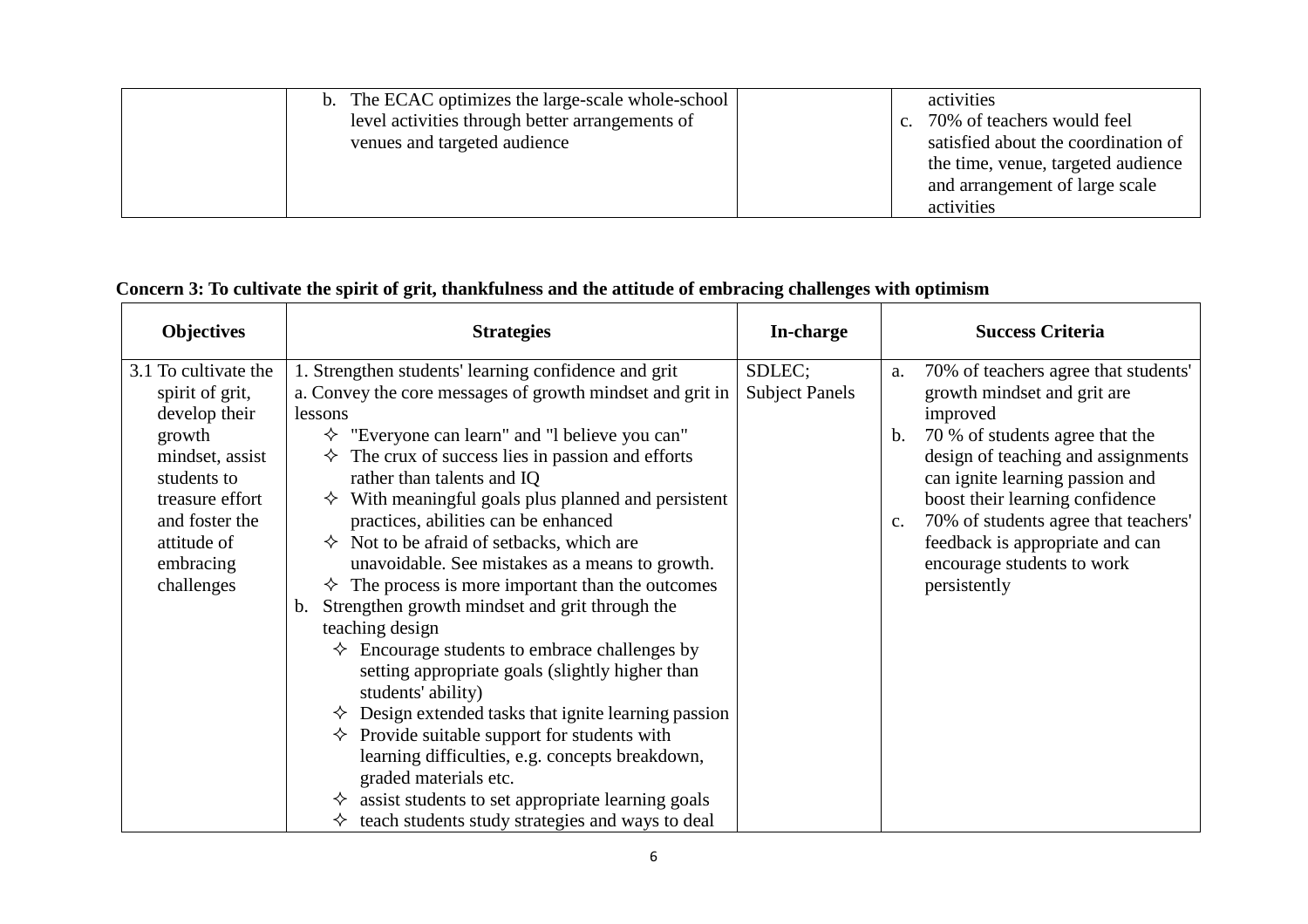| with difficult points in the topics<br>$\Diamond$ facilitate students in the pursuit of challenges<br>c. Reinforce the value of hard work with positive and<br>concrete feedback<br>$\Diamond$ Recognize and praise students' efforts, learning<br>strategies and actions<br>$\Diamond$ Provide concrete comments on the strengths of<br>students' work and highlight the areas "not yet"<br>mastered by providing opportunities and methods<br>for improvements                                                                                                                                                                                                                                                                                 |                                                                                                         |                                                                                                                                                                                                                                                                                                                                                                                                                            |
|--------------------------------------------------------------------------------------------------------------------------------------------------------------------------------------------------------------------------------------------------------------------------------------------------------------------------------------------------------------------------------------------------------------------------------------------------------------------------------------------------------------------------------------------------------------------------------------------------------------------------------------------------------------------------------------------------------------------------------------------------|---------------------------------------------------------------------------------------------------------|----------------------------------------------------------------------------------------------------------------------------------------------------------------------------------------------------------------------------------------------------------------------------------------------------------------------------------------------------------------------------------------------------------------------------|
| Through continuous training in activities to enforce<br>2.<br>students' self-discipline and encourage<br>companionship to face challenges collaboratively,<br>Encourage the participants of Round Estate<br>a.<br>Run, Sports Days and Swimming Gala to set<br>their individual goals and train themselves<br>regularly towards the goals<br>Design whole-form activities (e.g. $:$ F.1<br>$\mathbf{b}$ .<br>Adventure Day Camp, F.3 Trekking or hiking,<br>F.4 Growth Camp) highlighting the theme<br>above<br>Regular training (e.g. competitions, school<br>$\mathbf{c}$ .<br>teams, extra-curricular activities)<br>Assemblies and form meetings to let students<br>d.<br>share about their challenges in the activities<br>they have joined | SDLEC;<br>Committees/<br>Subject Panels/<br>Groups/ Clubs<br>PE Panel<br>AG<br>Form Teachers<br>Affairs | a. 70% of students would agree that<br>regular PE training could strengthen<br>their perseverance<br>b. 70% of students would concur that<br>the form level activities could<br>enhance companionship<br>c. The attendance of participants in<br>regular training activities would be<br>more than 70%<br>d. 70% of students would agree they<br>could learn how to handle adversity<br>through the sharing of their peers |
| 3. To reinforce independence and the spirit of grit<br>through the design and implementation of activities<br>a. Leadership training focusing on problem-solving<br>ability<br>Emphasize the leading role of students in<br>b.<br>activities to improve their sense of ownership and<br>commitment<br>c. Provide explanations of activities to develop                                                                                                                                                                                                                                                                                                                                                                                           | SDLEC;<br><b>Student Union:</b><br>Committees/<br>Subject Panels/<br>Groups/ Clubs                      | a. 70% of students who take part in<br>leadership training would agree that<br>it could improve their<br>problem-solving skills<br>b. 70% of activities would be led by<br>students                                                                                                                                                                                                                                        |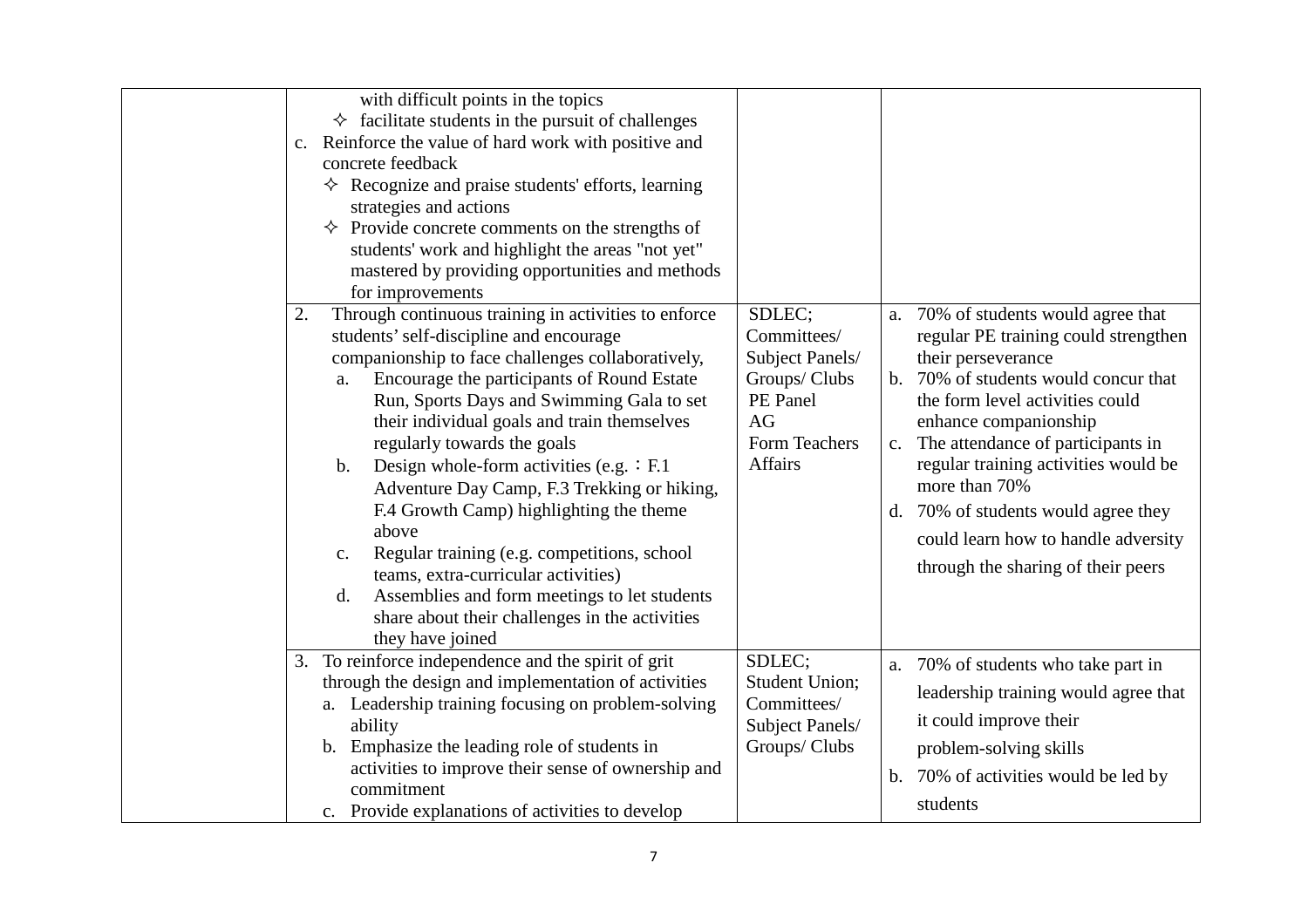|                 | students' Growth Mindset                                                                          |                 |    | c. 70% of activities would be          |
|-----------------|---------------------------------------------------------------------------------------------------|-----------------|----|----------------------------------------|
|                 | Before activities, students should be assisted<br>✧                                               |                 |    | explained.70% of students would        |
|                 | to set achievable targets and fulfill them step<br>by step                                        |                 |    | concur that the explanations of        |
|                 | During activities, students could review, look<br>✧                                               |                 |    | activities would help students to      |
|                 | forward, appreciate their learning products                                                       |                 |    | reflect on what they have gained;      |
|                 | and then further adjust their targets and strive                                                  |                 |    |                                        |
|                 | for excellence                                                                                    |                 |    | 70% of students would agree the        |
|                 | After activities, a debriefing session would<br>✧                                                 |                 |    | "Step-by-step Improvement              |
|                 | be offered to let students reflect on what they                                                   |                 |    | Scheme" could push students to         |
|                 | have learned<br>✧                                                                                 |                 |    | pursue their goals                     |
|                 | Try the "Step-by-step Improvement Scheme"<br>to keep students working hard and develop            |                 |    |                                        |
|                 | their perseverance                                                                                |                 |    |                                        |
|                 | 4. To enrich the understanding of nurturing grit and the                                          | <b>SDC</b>      |    | a. A workshop or sharing session       |
|                 | strategies among teachers                                                                         |                 |    | nurturing grit would be<br>about       |
|                 | a. Organize staff development activities                                                          |                 |    | organized for teachers on Staff        |
|                 |                                                                                                   |                 |    | Development Day                        |
| 3.2 To build a  | 1. To promote life education to convey the values of                                              | SDLEC;          | a. | 75% of teachers would agree that       |
| thankful        | being thankful and grateful                                                                       | Committees/     |    | they have instilled positive values or |
| ambience to     | a. instill these positive values into regular curricular                                          | Subject Panels/ |    | life education in their students       |
| let students    | or lesson teaching (e.g. counting blessings from                                                  | Groups/ Clubs   |    | b. 70% of students would concur that   |
| count their     | God, loving others, caring about the environment,                                                 | <b>RME</b>      |    | participation in thanksgiving          |
| blessings and   | treasuring one's own self)                                                                        |                 |    | activities can foster a grateful heart |
| have a grateful | Hold life education activities (e.g. F.1)<br>$\mathbf{b}$ .                                       |                 |    |                                        |
| heart to face   | Benediction, Brother and Sister Thanksgiving                                                      |                 |    |                                        |
| difficulties    | Ceremony, F.4 Volunteer Team Thanksgiving                                                         |                 |    |                                        |
|                 | Ceremony, F.6 Coming-of-age ceremony)<br>2. To build a thankful ambience and teach students to be | SDLEC;          |    |                                        |
|                 | thankful                                                                                          | Form Teachers   | a. | 70% of teachers and students would     |
|                 | Build a thankful ambience: for example, in form<br>a.                                             | Affairs         |    | agree that a thankful ambience is      |
|                 | teacher periods, students could share with others                                                 | <b>RME</b>      |    | being built in the campus              |
|                 | their thankful events and record those events in                                                  | English         | b. | 70% of teachers and students would     |
|                 | their weekly journals. They could also hold                                                       | LS, CYC         |    | agree that participation in voluntary  |
|                 |                                                                                                   |                 |    |                                        |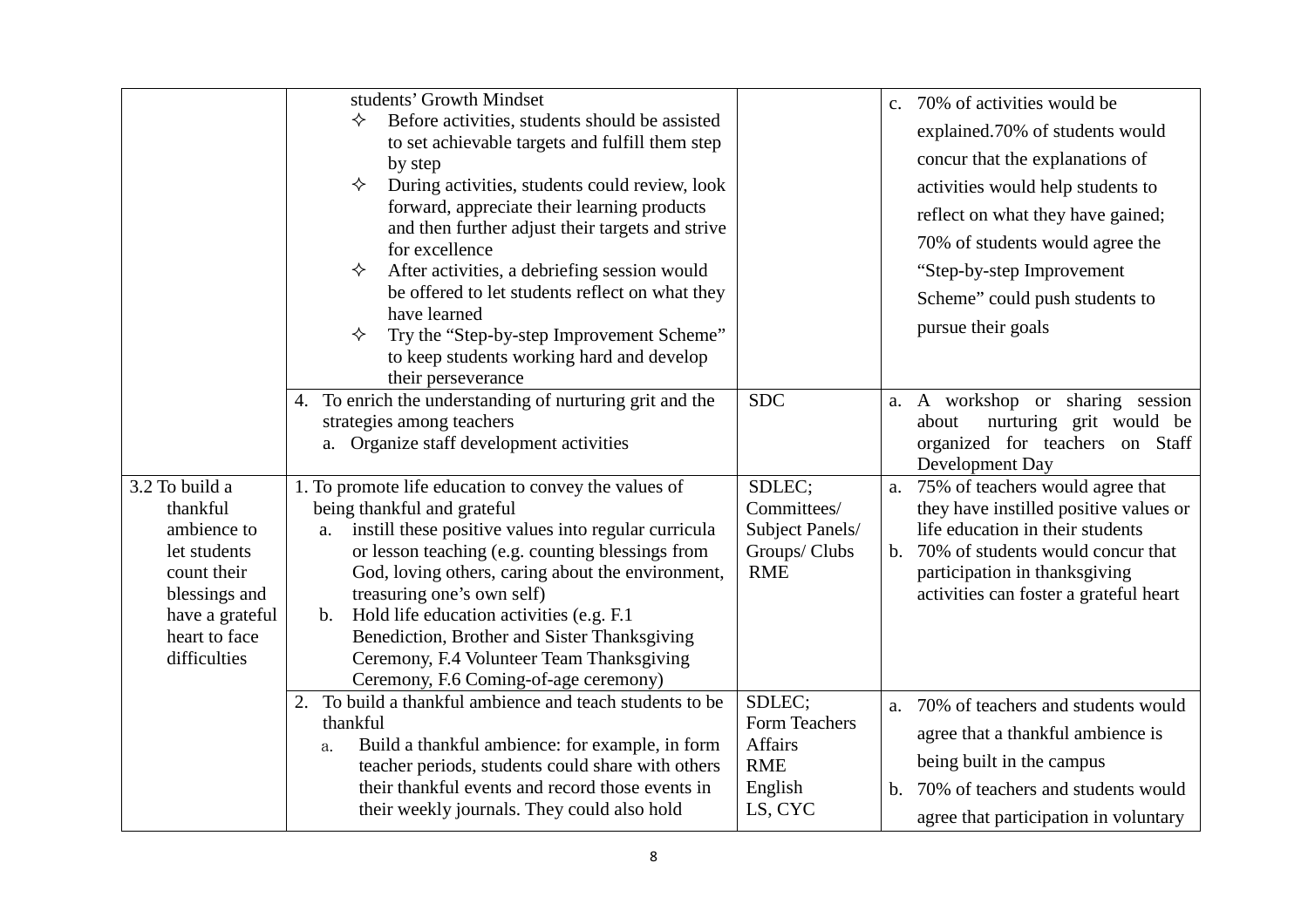|  | thanksgiving activities.<br>Teach students to be thankful, for example<br>b.<br>Service (e.g. F.2 & F.4 voluntary work)<br>Caring activities (e.g. Love and Care Week,<br>F.6 supporting activities)<br>Thanksgiving activities (e.g. parent and<br>school staff thanks giving activities) | <b>Student Union</b><br><b>GC</b> | work can let students engage in<br>thankful acts; 70% of teachers and<br>students express that they could<br>show their love and care to others<br>through caring activities; 70% of<br>students believe that the<br>thanksgiving activities can help<br>them to engage in thankful acts |
|--|--------------------------------------------------------------------------------------------------------------------------------------------------------------------------------------------------------------------------------------------------------------------------------------------|-----------------------------------|------------------------------------------------------------------------------------------------------------------------------------------------------------------------------------------------------------------------------------------------------------------------------------------|
|--|--------------------------------------------------------------------------------------------------------------------------------------------------------------------------------------------------------------------------------------------------------------------------------------------|-----------------------------------|------------------------------------------------------------------------------------------------------------------------------------------------------------------------------------------------------------------------------------------------------------------------------------------|

Evaluation Methods/Tools:

- 1. School-based Teachers' and Students' Questionnaires; APASO; SHS
- 2. Evaluation Reports of Each Subject Panel

#### 沙田循道衞理中學

## **2020-2021** 年度校務計劃

#### **1.** 主題

同創 共享 齊探索;堅毅 感恩 共成長

#### **2.**關注事項

- . 強化自主學習能力,增強自學共學能量<br> **i.**
- . 推動體驗式學習,活用知識,提升創意解難能力<br> **ii.**
- . 培養堅毅及感恩精神,建立學生無懼挫敗,擁抱挑戰的態度 **iii.**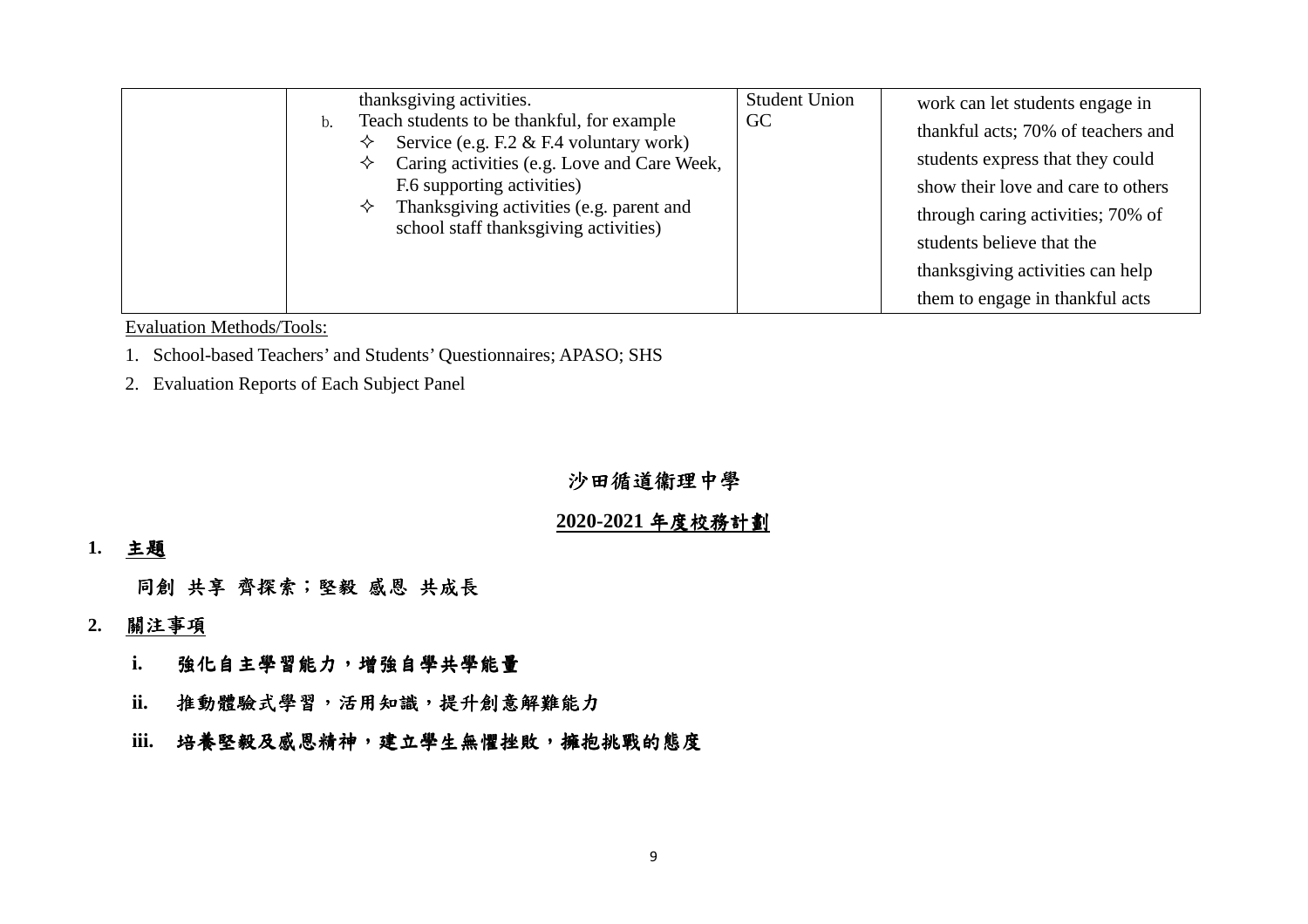#### **3.** 具體計劃及內容

## 關注事項一:強化自主學習能力,增強自學共學能量

| 目標                                           | 策略及行動計劃                                                                                                                                                                                                 | 負責單位                     | 成功指標                                                                                                             |
|----------------------------------------------|---------------------------------------------------------------------------------------------------------------------------------------------------------------------------------------------------------|--------------------------|------------------------------------------------------------------------------------------------------------------|
| 1.1 強化自學能<br>力,建立學生<br>自覺、主動、<br>積極的學習<br>態度 | 2. 培養學生「確立目標、積極實踐、定時檢討、適時<br>改進   的學習態度<br>a. 設立星期五「學思課」,為學生締造空間,在<br>安靜環境中學會自處及自我審視,尋找學習意<br>義,發掘人生方向。<br>b. 透過班主任課、週會、早會教導及鼓勵學生確<br>立目標、積極實踐、建立自覺、主動積極的學<br>習態度                                       | 學術發展組<br>班主任事務組<br>早會週會組 | a. 70%老師及70%學生認同「學思課」能<br>為學生締造空間,在安靜環境中學會自<br>處及自我審視,尋找學習意義,發掘人<br>生方向<br>b. 70%學生及老師認同班主任課、週會、<br>早會有助學生強化自學能力 |
|                                              | 6. 強化學生自主學習能力,各科<br>a. 教導及培養學生摘錄課堂重點的不同方法(如<br>圖表組織法,腦圖),應用程式(如OneNote,<br>Evernote, Google Keep)和習慣<br>b. 檢視各級教學及課業安排,提升及展現學生<br>$\bullet$<br>資料搜索力<br>資料理解及整理力,預測力、辨識觀點、<br>$\bullet$<br>因果關係、推理邏輯能力等 | 學術發展組<br>教師發展組<br>各學科    | a. 70%學生認同摘錄課堂重點的方法及習慣有助<br>學習<br>b. 各科提升資料搜索力的課業,與去年相約;70%<br>老師認同學生有關能力得到提升                                    |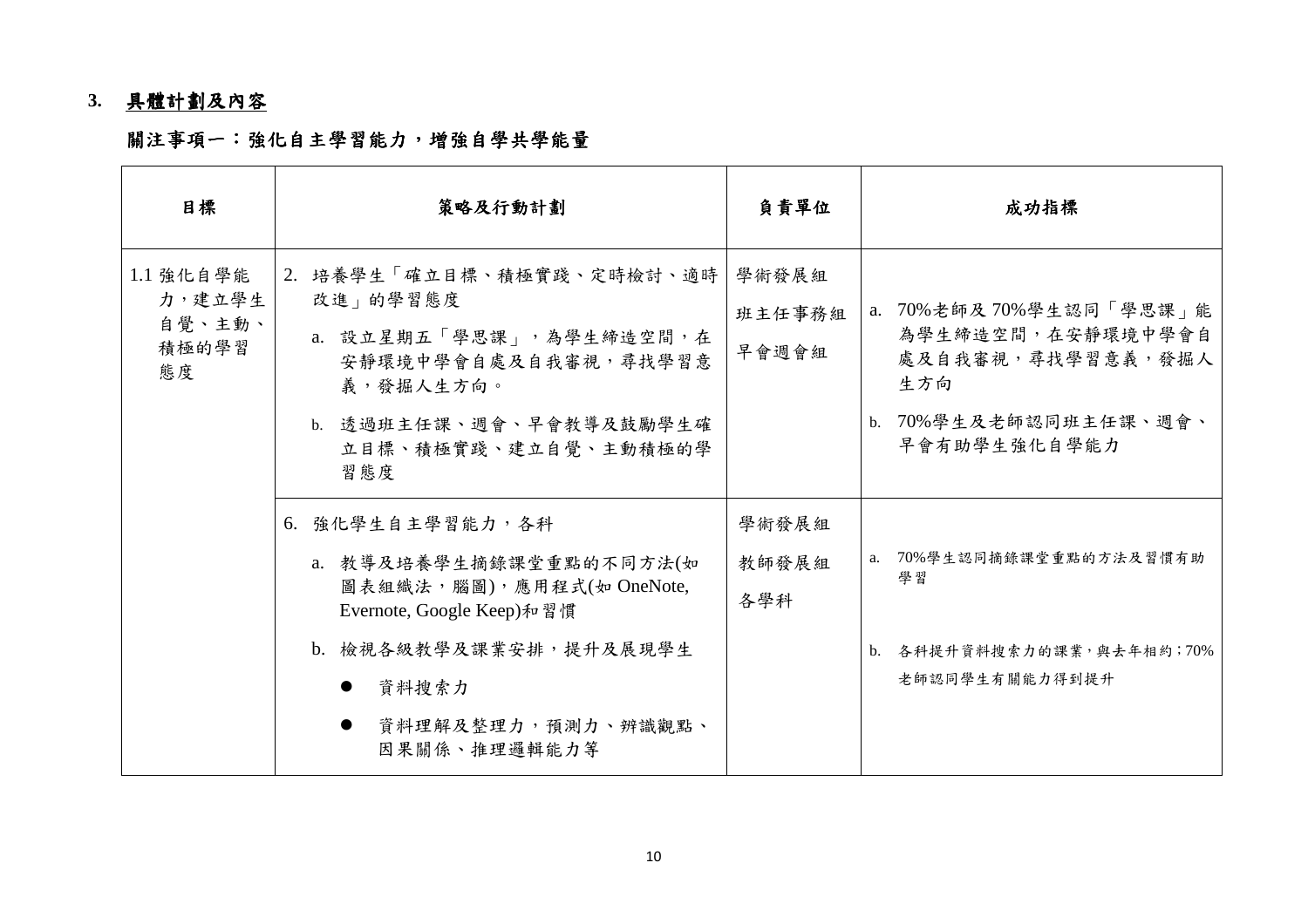| 7. 促進學生課前主動預習,各科<br>a. 培養同學帶着「期望」和「問題」上課,強化<br>課前學習好奇心<br>b. 訂立獎勵同學積極預習及適切提問的措施                                                                                                 | 學術發展組<br>教師發展組<br>各學科                          | a. 70%老師認同學生大多能主動預習<br>b. 70%學生認同獎勵措施能促進學生課前<br>主動預習  |
|---------------------------------------------------------------------------------------------------------------------------------------------------------------------------------|------------------------------------------------|-------------------------------------------------------|
| 8. 優化課業及活動的安排,提升學生的主動性,各科<br>a. 調節各級課業(預習課、堂課、家課)的質與量:<br>預習以提升學習興趣為主;堂課以拆解難題為<br>本;家課以鞏固為先                                                                                     | 學術發展組<br>教師發展組<br>各學科                          | a. 70%學生滿意各科在課業 (預習課、堂<br>課、家課)的安排                    |
| b. 採用多元化評估形式 (如:學習檔案、觀察、<br>實驗、研習、模擬面談、表演、匯報、概念構<br>圖等),調節評估規模、數量(如:初中每日不多<br>於兩個小測一個默書;高中每日不多於兩個小<br>測或默書)<br>c. 加強專題研習的選擇元素,(如:讓學生能按自<br>己的興趣訂定課題、模式、方法)進行研究,<br>增強對學習的擁有感及興趣 |                                                | b. 70%學生滿意各科在評估的安排<br>c. 70%學生認同專題研習能增強對學習的<br>擁有感及興趣 |
| 9. 加強老師及學生對自主學習策略及應用BYOD的認知及實踐<br>經驗<br>a. 舉辦自主學習策略及應用 BYOD 相關的活動<br>b. 各科組老師、班主任多分享實踐經驗                                                                                        | 學術發展組<br>教師發展組<br>班主任事務組<br>訓導組<br>閱讀小組<br>各科組 | 70%老師及學生表示加深了自主學習策<br>a.<br>略及 BYOD 的理解及應用於教學和學<br>習上 |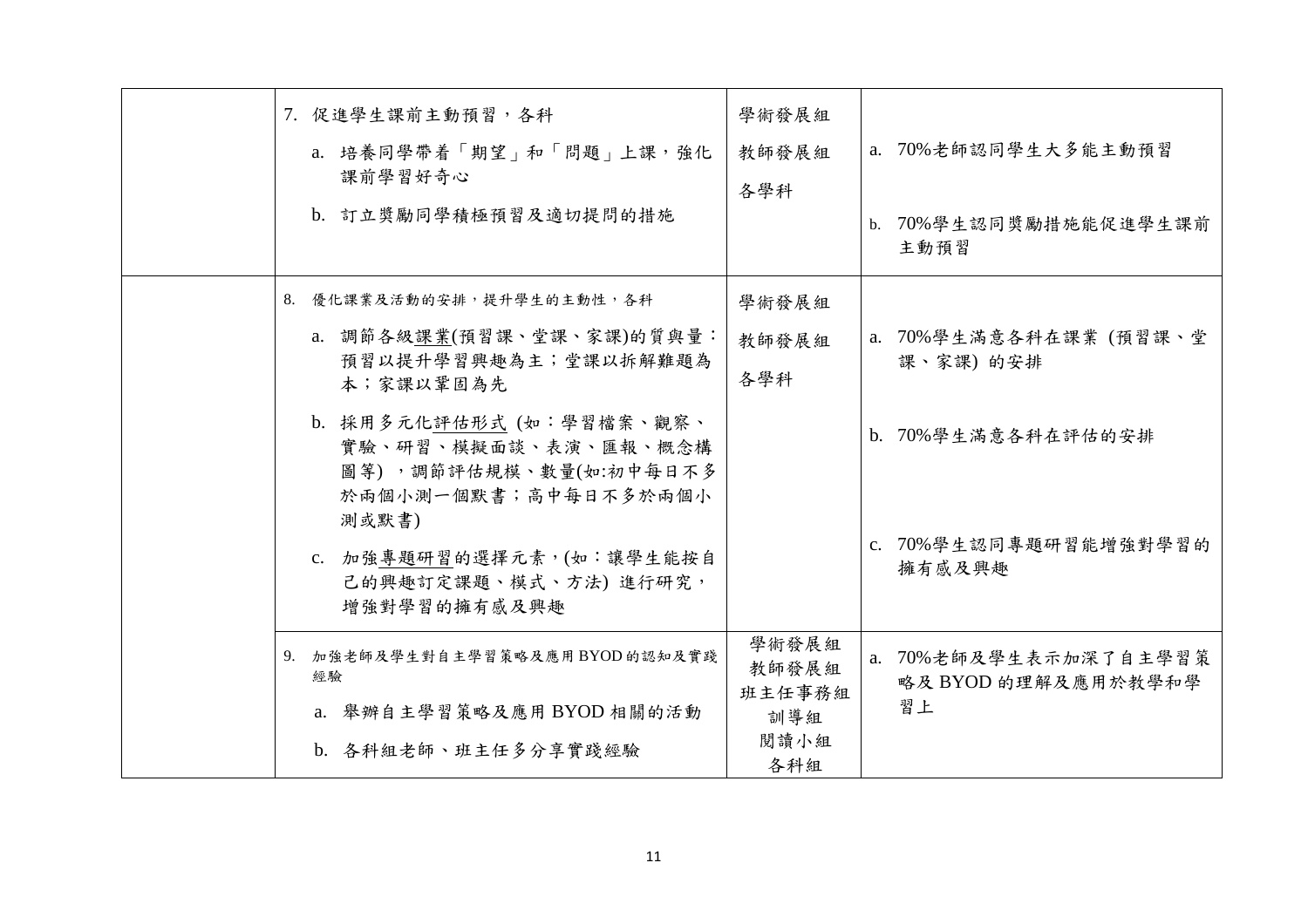| 1.2 增強共學能<br>量,以提升<br>學習信心,<br>滿足感及成<br>功感 | 2. 優化教學,增強學生共學能量,提升學習信心、滿<br>足感及成功感<br>a. 各科課堂內, 推動小組學習, 在每一個單元最<br>少作一次組內共學或組間共學的學習活動;<br>b. 各科每級每個單元最少運用一次互動的教學工<br>具如小黑板、電子互動學習軟件,讓學生共學,<br>†v: PowerLesson, Padlets, Moodles, Forum,<br>Google Doc. 等<br>c. 透過不同途徑,如早會、週會、科本專題研習<br><b>成果展示等,讓學生展示共學成果</b> | 學術發展組<br>各學科<br>資訊科技組<br>週會早會組<br>教師發展組 | a. 70%老師及學生認同小組學習表現能增強<br>學生共學能量,提升學習信心<br>b. 各級運用多元化的教學工具與去年相約<br>70%老師及學生認同在早會或週會、科本<br>$c_{\cdot}$<br>專題研習成果展示日等展示同學共學成<br>果,能增強學生共學能量,提升學習信心、<br>滿足感及成功感 |
|--------------------------------------------|----------------------------------------------------------------------------------------------------------------------------------------------------------------------------------------------------------------------------------------------------------------|-----------------------------------------|--------------------------------------------------------------------------------------------------------------------------------------------------------------|
|                                            | 3.<br>各科推行電子學習活動,特別是中一級及中二級<br>加強電子學習元素<br>a. 中一級及中二級推行學生自攜電子學習工具<br>(BYOD)進行學習活動                                                                                                                                                                              | 學術發展組,<br>資訊科技組<br>各學科                  | 中一及中二級各科在其 50%課堂上有運用<br>a.<br>iPad 進行學與教                                                                                                                     |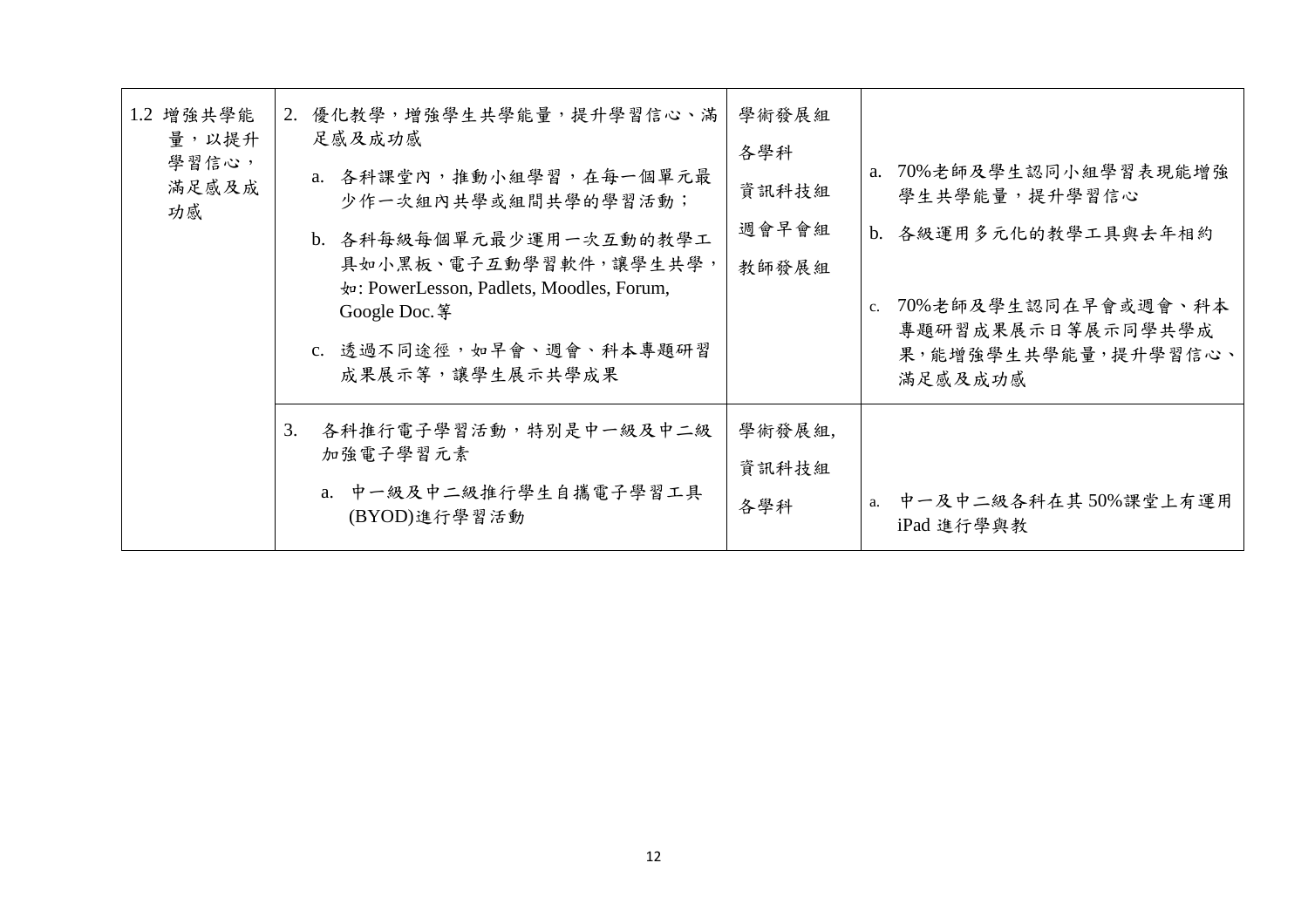## 關注事項二:推動體驗式學習,活用知識,提升創意解難能力

| 目標                                         | 策略及行動計劃                                                                                                                                                                                                                                                                                                                                      | 負責單位                                     | 成功指標                                                                                                 |
|--------------------------------------------|----------------------------------------------------------------------------------------------------------------------------------------------------------------------------------------------------------------------------------------------------------------------------------------------------------------------------------------------|------------------------------------------|------------------------------------------------------------------------------------------------------|
| 2.1 增加體驗學<br>習活動,提<br>升學生應用<br>知識及解難<br>能力 | 3. 各科組課程,引入適切體驗學習活動,讓學生能學<br>以致用、用以致學,深化學習,解難及創作。例如:<br>a. 科學實驗,探究發明(各科科學科、 科技、工<br>程與數學科)<br>b. 社區體驗、文化考察(中英文、人文學科、通<br>識科)<br>c. 服務體驗 (宗教德育、通識科)<br>d. 營商或職場體驗 (企會財科、經濟科、升學及<br>就業輔導組)<br>e. 真實語境 (英語、普通話科)<br>f. 大自然體驗、田野考察 (地理、生物、物理科、<br>科學科)<br>g. 藝術體驗 (音樂、視覺藝術科、課外活動組)<br>h. 體育體驗(體育科、課外活動組)<br>4. 規劃、統整及協調全校活動,以發揮協同效應<br>a. 體驗學習小組 | 學術發展組<br>各科組<br>各學習領域<br>體驗學習小組<br>課外活動組 | a. 各科各級舉辦體驗學習活動全年最少一次<br>b. 70%學生同意體驗式學習活動,能活用知<br>識<br>a. 70%老師及學生認同體驗學習課豐富學生<br>學習經歷,並能擴闊學生視野,提升應用 |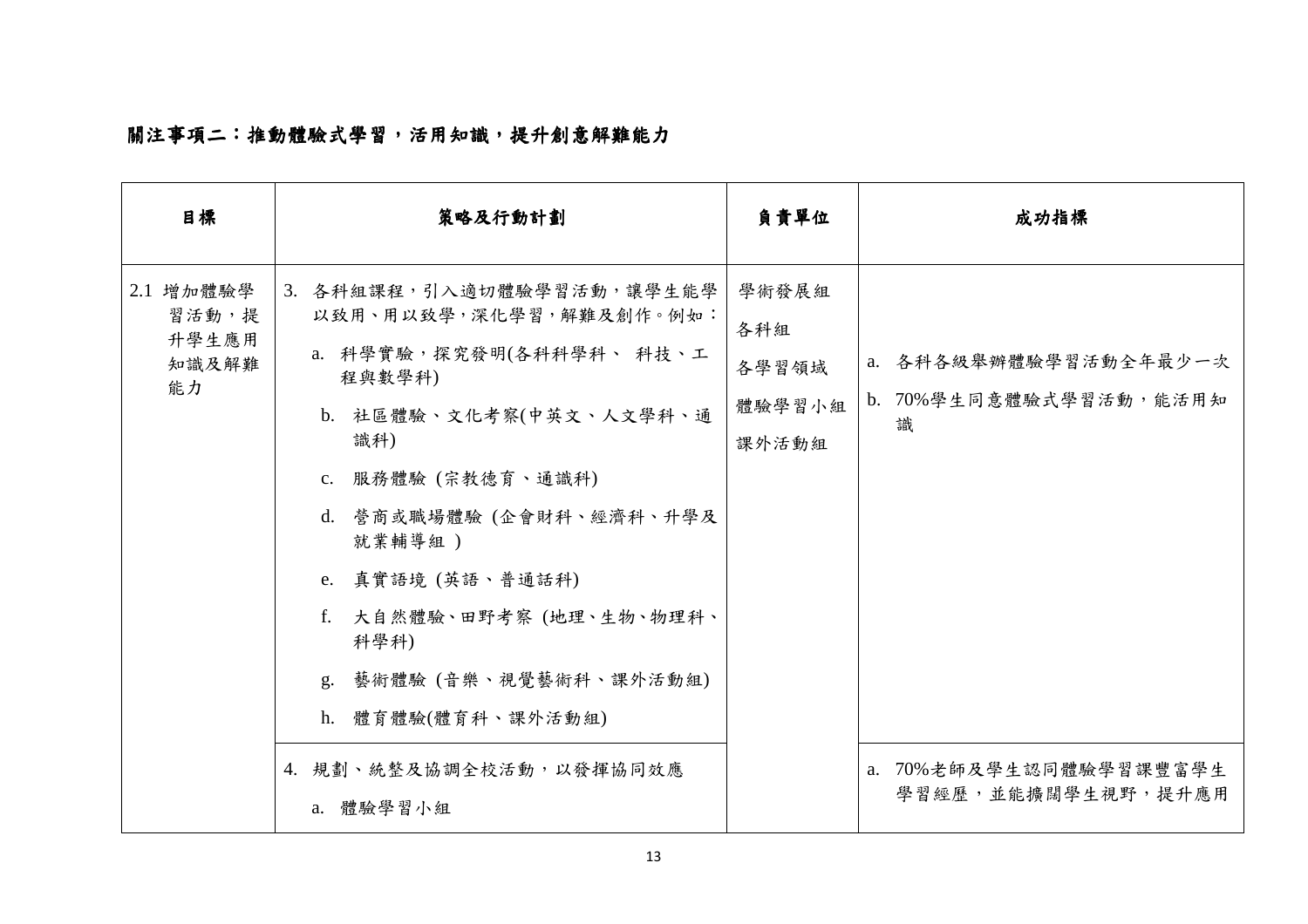| 規劃初中體驗活動,豐富學生學習經歷,包<br>括:中一級試後活動日之社會服務體驗;中<br>二級 (星期五) 一小時的「體驗學習課」; | 知識及解難能力                               |
|---------------------------------------------------------------------|---------------------------------------|
| 中三級境外遊                                                              | 全校內地及境外遊學團與去年相約,70%<br>b.<br>老師滿意協調安排 |
| 規劃、統整及協調全校內地及境外遊學團的<br>安排                                           |                                       |
| 課外活動組課加強協調各科組全校大型活動日<br>b.<br>期、時間,場地及對象的安排                         | 70%老師滿意全校大型活動日期、時間,<br>場地及對象的協調安排     |

|                                       | - 規劃初中體驗活動,豐富學生學習經歷,包<br>括:中一級試後活動日之社會服務體驗;中<br>二級 (星期五) 一小時的「體驗學習課」; |              | 知識及解難能力                                                                 |
|---------------------------------------|-----------------------------------------------------------------------|--------------|-------------------------------------------------------------------------|
|                                       | 中三級境外遊                                                                |              | b. 全校內地及境外遊學團與去年相約,70%                                                  |
|                                       | - 規劃、統整及協調全校內地及境外遊學團的<br>安排                                           |              | 老師滿意協調安排                                                                |
|                                       | b. 課外活動組課加強協調各科組全校大型活動日<br>期、時間,場地及對象的安排                              |              | c. 70%老師滿意全校大型活動日期、時間,<br>場地及對象的協調安排                                    |
|                                       | 關注事項三:培養堅毅及感恩精神,建立學生無懼挫敗,擁抱挑戰的態度                                      |              |                                                                         |
|                                       |                                                                       |              |                                                                         |
| 目標                                    | 策略及行動計劃                                                               | 負責單位         | 成功指標                                                                    |
|                                       | 1. 培養學生學習信心和恆毅力                                                       | 學生成長及        | a.                                                                      |
| 神,培養「成<br>長心態」,讓                      | a. 課堂內傳遞「成長心態」及恆毅力的核心信息                                               | 生命教育組<br>各學科 | 能在改進錯誤中進步                                                               |
| 學生重視努                                 | - 人人皆能學,我信你做得到                                                        | 教師發展組        |                                                                         |
| 3.1 強化堅毅精<br>力及建立擁<br>抱挑戰、無懼<br>挫敗的態度 | - 成功的關鍵,不在天賦與智商,而是熱情和<br>努力                                           |              | 70%老師及學生在學習上重視努力,學生<br>$\mathbf{b}$ .<br>70%學生同意教學及課業計設有助加強<br>其學習熱情和信心 |
|                                       | 訂立有意義的目標及有計劃地持續不斷地練<br>習,能力便會提昇                                       |              | 70%學生認同老師的回饋適切,有助鼓勵<br>$\mathbf{c}$ .<br>學生持續努力                         |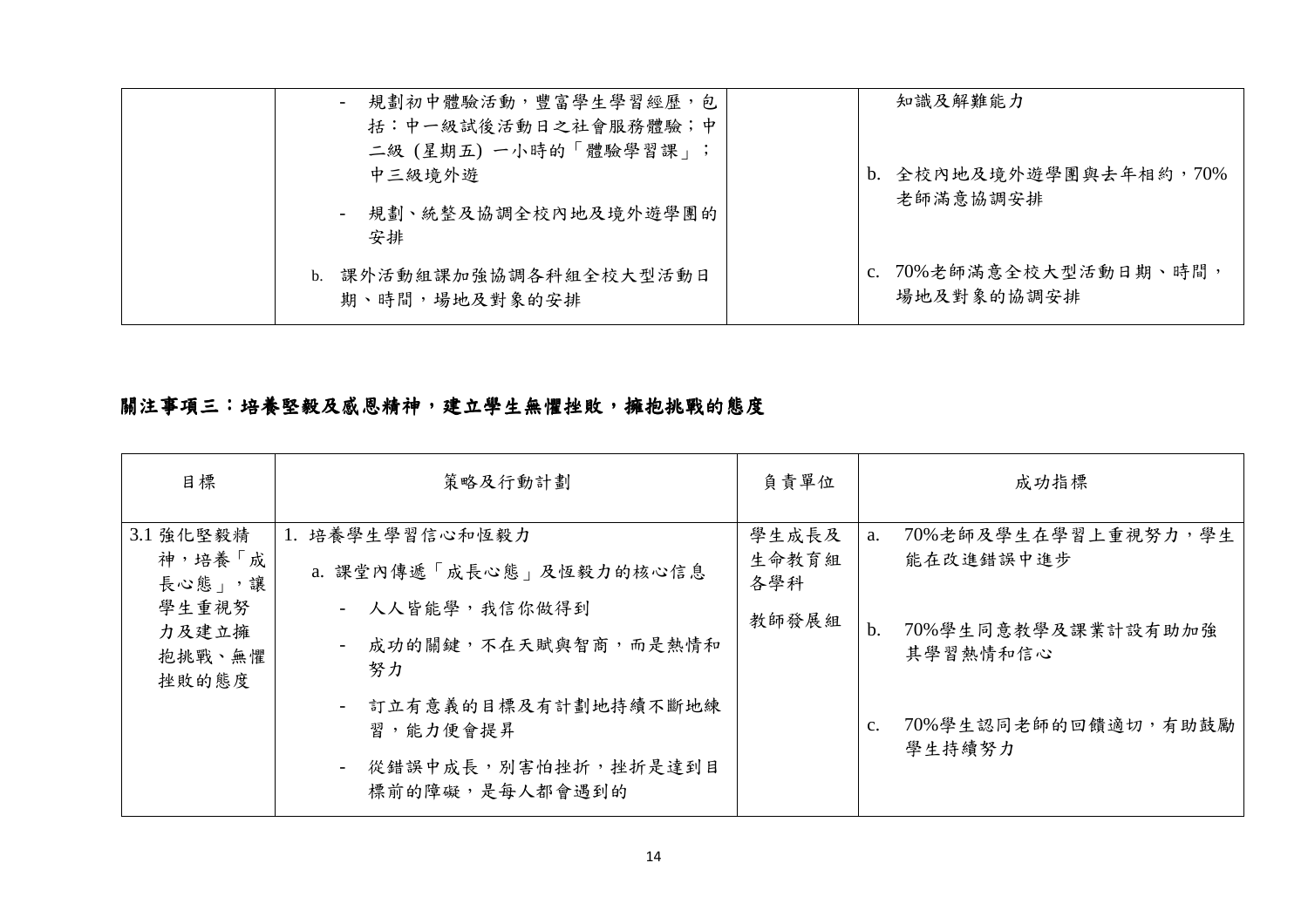| - 訂立學生適切(較能力略高)的學習目標,鼓勵                                                                        |       |                                   |
|------------------------------------------------------------------------------------------------|-------|-----------------------------------|
| 同學擁抱挑戰                                                                                         |       |                                   |
| - 設計激發學習熱情的伸延教材                                                                                |       |                                   |
| 提供適切的支援予學習遇到困難的同學,如:<br>拆解概念、分層教材等                                                             |       |                                   |
| 協助學生定立適切的學習目標<br>$\overline{\phantom{a}}$                                                      |       |                                   |
| - 教導學生學習策略,處理課題難點                                                                              |       |                                   |
| - 引導學生追求並接受挑戰                                                                                  |       |                                   |
| c. 多用正面具體的回饋,強化學生努力的價值                                                                         |       |                                   |
| - 肯定及讚賞學生的努力、學習策略和行動                                                                           |       |                                   |
| - 就學生「做得好」和「還沒做到」的地方,<br>給予學生明確的評語,並提供改進的方法及                                                   |       |                                   |
| 機會                                                                                             |       |                                   |
| 2. 透過持續訓練的活動,加強學生自律精神,鼓勵友伴                                                                     | 學生成長及 | a. 70%學生同意透過體育項目的持續訓練,            |
| 同行及共同面對挑戰                                                                                      | 生命教育組 | 能加強堅毅精神                           |
| a. 鼓勵環邨長跑、陸運會及水運會的參與者訂立<br>個人目標,持續訓練,體驗堅毅精神<br>b. 於全級性活動 (如:中一歷奇日營、中三遠足<br>活動、中四成長營等)的設計,強調友伴同 | 各科組   | b. 70%學生同意參與全級性的活動有助加強<br>友伴同行的體驗 |
|                                                                                                | 各學會   |                                   |
|                                                                                                | 體育科   |                                   |
| 行,加強學生面對困難的決心                                                                                  | 訓導組   |                                   |
|                                                                                                | 輔導組   |                                   |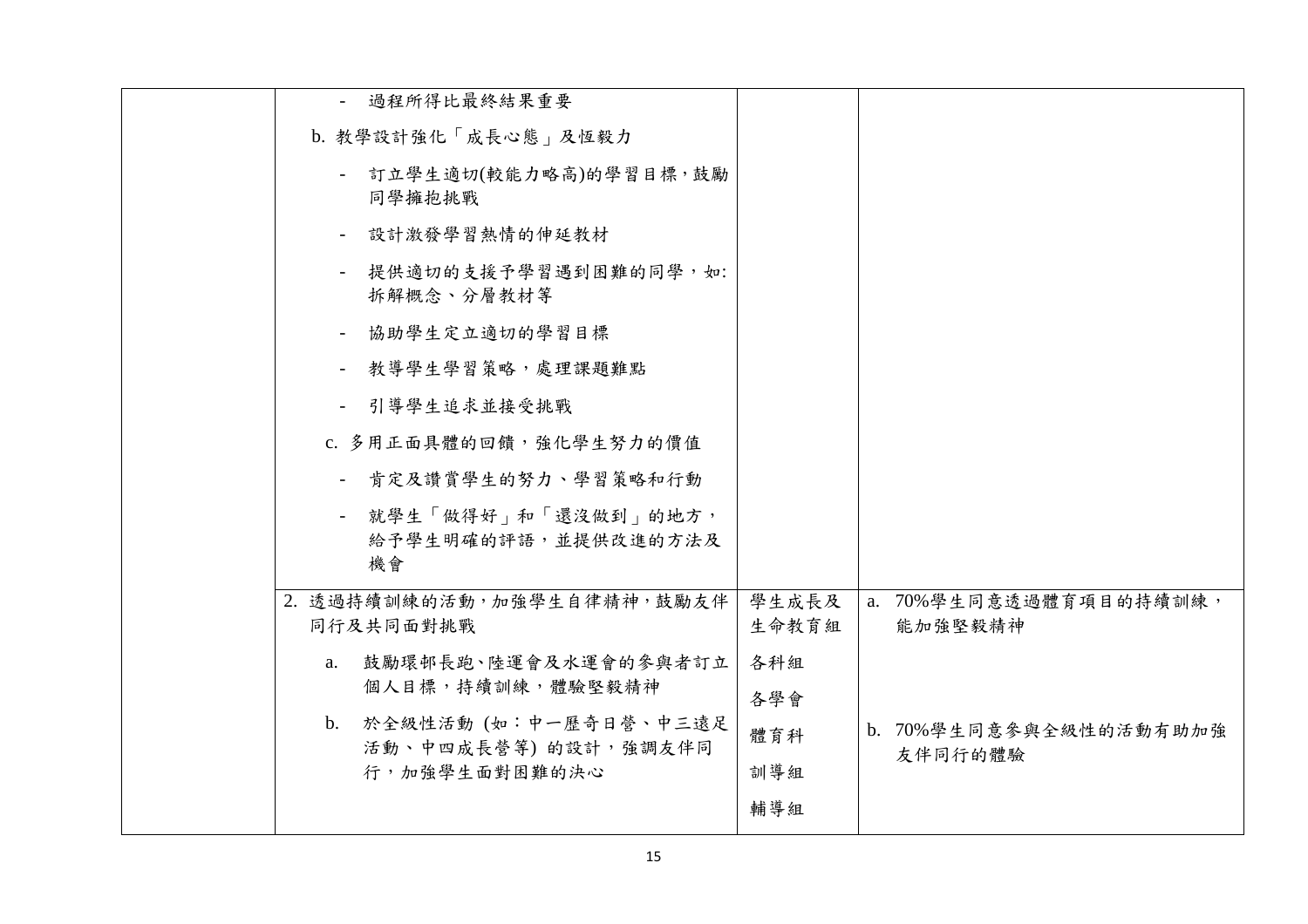|                                    | c. 鼓勵學生恆常出席持續訓練的活動(如:各項<br>比賽、校隊、課外活動),鍛練學生持續不懈<br>的自律精神<br>d. 透過早會、週會、班聚會等,讓學生分享於活<br>動中,面對挑戰、挫敗及克服困難等的經驗 | 週會早會組<br>班主任          | c. 學生在持續訓練的活動有70%出席率<br>d. 70%學生同意能從同學的分享中學習如何<br>面對成敗得失 |
|------------------------------------|------------------------------------------------------------------------------------------------------------|-----------------------|----------------------------------------------------------|
|                                    | 3. 科組在活動設計及推行上,肯定過程中的努力,培養<br>「成長心態」,強化自主及堅毅精神<br>a. 透過領袖訓練,加強學生解難能力                                       | 學生成長及<br>生命教育組<br>各科組 | a. 從參與領袖訓練學生的問卷中,70%學生<br>認同訓練有助提升解難能力                   |
|                                    | b. 加強學生於活動中的主導角色,提升學生對活動<br>的擁有感及投入感                                                                       | 課外活動組<br>學會,學生        | b. 70%老師及學生認同學校活動的籌備工作<br>多由學生主導                         |
|                                    | c. 提供活動的解說,培養「成長心態」<br>- 活動前,協助學生訂立具挑戰性且能力可及<br>的目標,並循序漸進實踐                                                | 會,班主任<br>事務組          | c. 70%的活動老師有提供活動前後解說70%<br>學生同意活動解說有助學生反思                |
|                                    | - 活動中,作出回顧及展望,肯定成果,並讓<br>學生修訂目標,努力改進                                                                       |                       | 過程所得;70%學生有為參與活動訂立目<br>標及努力實踐                            |
|                                    | 活動後,作總結解說,讓學生反思過程所得<br>- 鼓勵學生為參與活動訂立目標,並努力實<br>踐,體驗持續努力、克服困難                                               |                       |                                                          |
| 3.2 營造感恩的<br>校園氛圍,<br>培養學生愛<br>己愛人 | 推動生命教育,讓學生建立知恩、感恩的價值觀,<br>1.<br>讓學生發現和珍視內在的生命價值和外在的生命<br>資源                                                | 學生成長及<br>生命教育組<br>各科組 |                                                          |
|                                    | a. 課堂教學融滲「數算主恩(天)、關愛他人(人)、<br>愛護大地(物)、珍愛自己(我)」等價值觀<br>b. 透過生命教育活動(如:中一祝福禮、兄姊感謝                             | 宗教德育科<br>輔導組          | a. 75%老師表示有在教學中強化生命教育<br>b. 70%學生認同參與感恩的活動能培養感恩          |